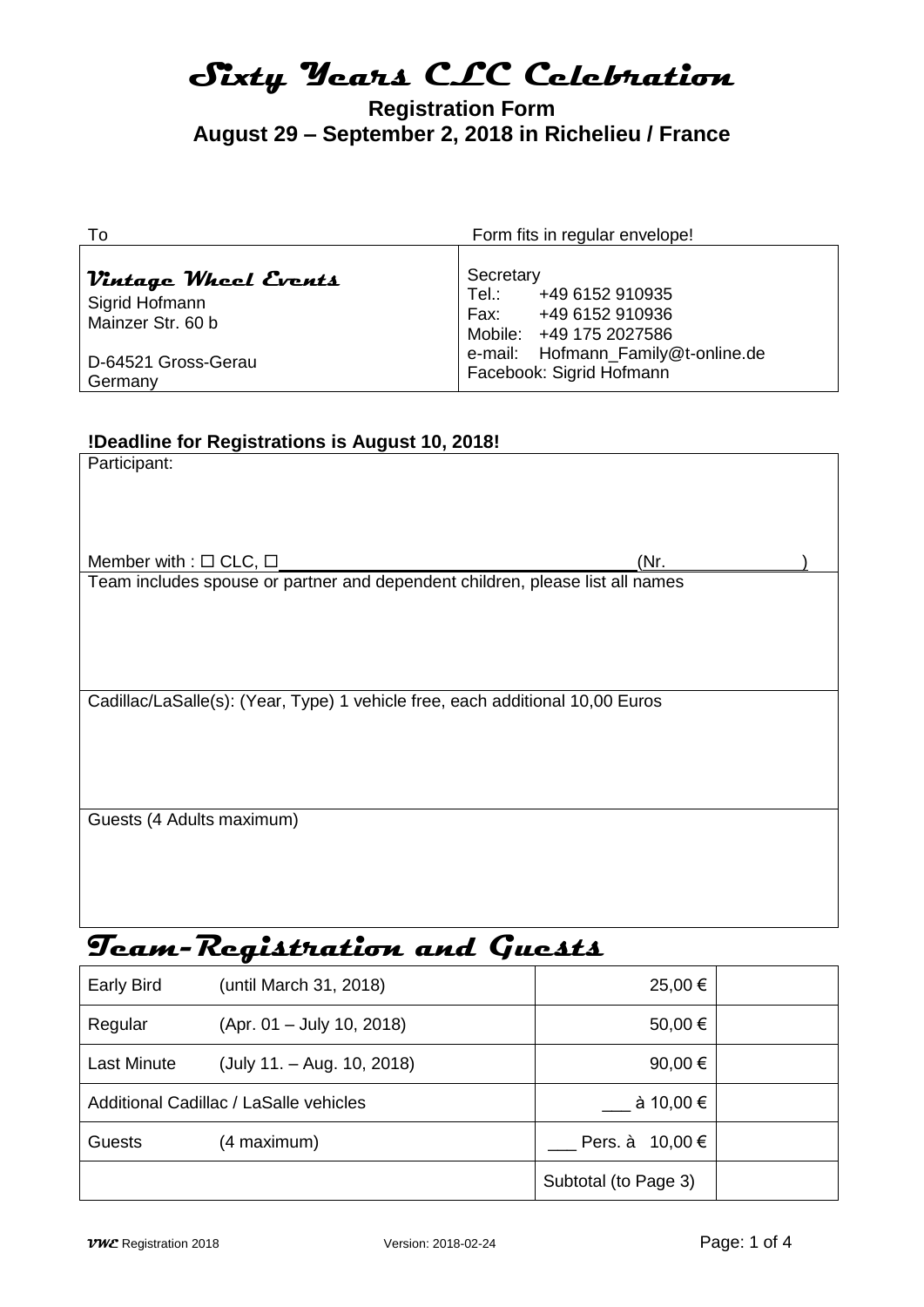# **Registration Form August 29 – September 2, 2018 in Richelieu / France Activities**

# **Wednesday, August 29**

| Welcome BBQ * (see Hotel Reservation) | Pers. | Relais de Plessis |
|---------------------------------------|-------|-------------------|
|---------------------------------------|-------|-------------------|

## **Thursday, August 30**

| Garden Party at Chateau de Planchoury       | Pers. à $40,00 \in$ |  |
|---------------------------------------------|---------------------|--|
| Ball Masquez including meal and animation * | Pers. à $47,00 \in$ |  |

### **Friday, August 31**

| Boat Tour Montsoreau *- limited availability!<br>Snack and beverages on board, cash bar | Pers. à $15,00 \in$ |  |
|-----------------------------------------------------------------------------------------|---------------------|--|
| Soirée JAZZ BULLES at Gratien & Meyer, visit, snack &<br>limited beverages              | Pers. à $45,00 \in$ |  |

\* Beverages are NOT included

### **Saturday, September 1**

| Car judging in Richelieu Park                                              | No charge              |      |
|----------------------------------------------------------------------------|------------------------|------|
| Welcome reception by the town of Richelieu                                 | Pers. no charge        |      |
| Rental table for the Swap Meet payable on the spot                         |                        | AUVL |
| CLC Affiliates Conference at Grande Rue 21 chez Pierre                     | Pers.                  |      |
| Awards presentation and ceremony in the Park<br>Répas, tickets on the spot | Pers.<br>Reserved area |      |

### **Sunday, September 2**

| Morning Driving Tour organised by local AUVL | Cars                 | -- -- |
|----------------------------------------------|----------------------|-------|
|                                              | Subtotal (to Page 3) |       |

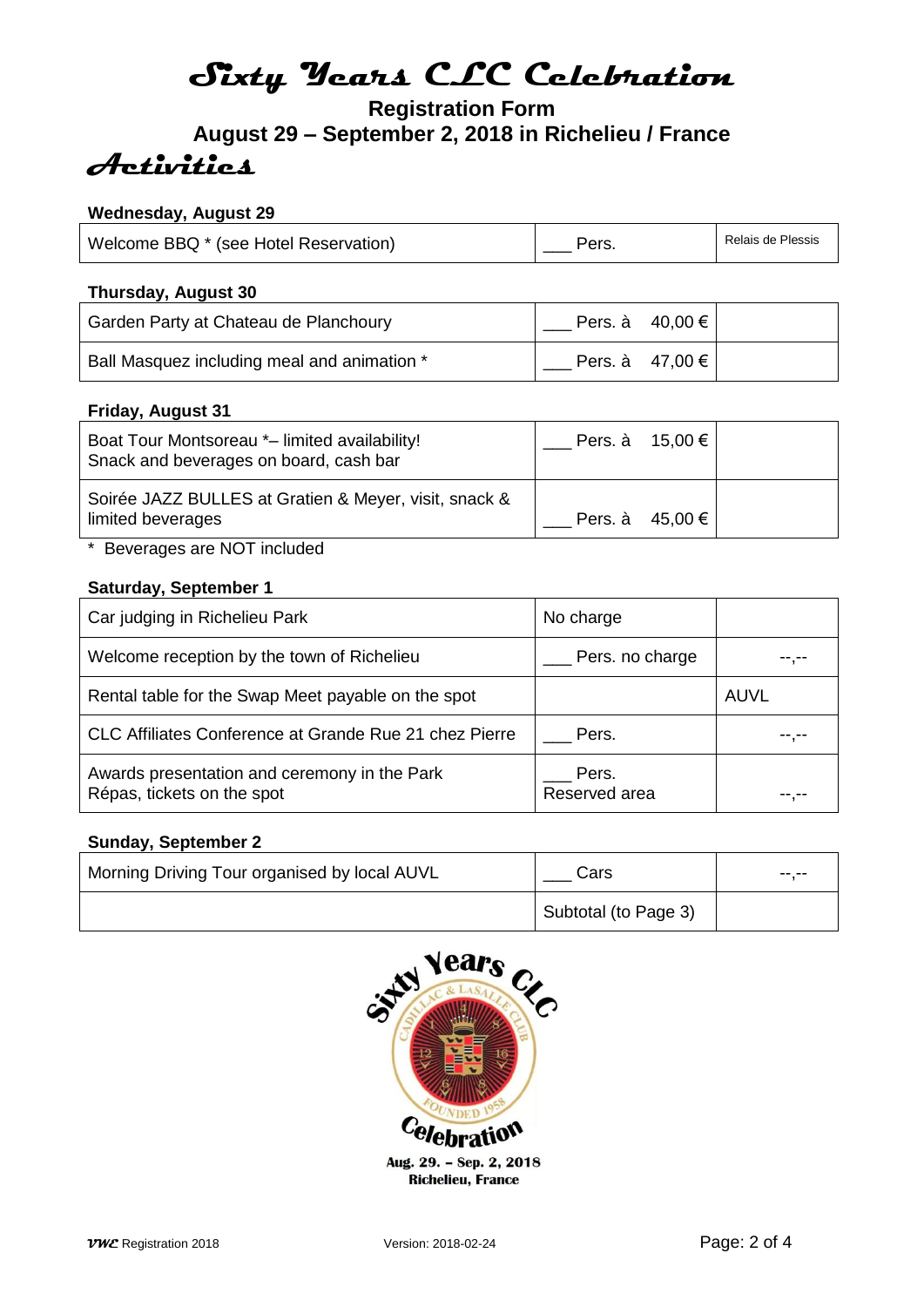# **Registration Form August 29 – September 2, 2018 in Richelieu / France**

# **Souvenirs specially made for you and handed out at the Welcome Desk**

| Polo Shirt with JTXTY Years CLC Celebration<br>Logo printed on breast-pocket position |                           |  |
|---------------------------------------------------------------------------------------|---------------------------|--|
| ____ size M, ____ Size L, ____ size XL, ___ size XXL                                  | 25,00 €<br>__ pc à        |  |
| Cap with SIXIY Years CLC Celebration LOGO<br>printed on front, one size               | 14,00 €<br>pc à           |  |
| Combination Logo shirt and Cap – save $4,00 \in I$                                    | ___ pc à<br>$35,00 \in$   |  |
|                                                                                       | <b>Subtotal Souvenirs</b> |  |

| Souvenirs                              | From above         |  |
|----------------------------------------|--------------------|--|
| Activities                             | <b>From Page 2</b> |  |
| Team-Registration, guests and vehicles | From Page 1        |  |
|                                        | <b>Total</b>       |  |

#### **Payment information see below, please send in one amount.**

#### **Hotel:**

Relais du Plessis, Route de Thouet, 37120 Chaveignes / Val de Loire, France <http://www.terresdefrance.com/en/holiday-rentals-france/relais-du-plessis-loire-valley> Rates and reservation:

Cottage 2 – 4 people per night: 80,00  $\in$  / 70,00  $\in$  if you stay for 7 nights, additional tax 0,90  $\in$ pPpN, breakfast 10,00€ per person. Relais du Plessis takes reservations on a first come first served basis for this event only by mail to [info@relaisduplessis.fr](mailto:info@relaisduplessis.fr) , and you have to mention " Sixty Years CLC" and the data /nights you wish to stay.

If you want to join the Welcome BBQ on Wednesday eve 29 Aug (15,00€ per person), please include this in your mail as it is organized by Relais du Plessis and has to be paid together with the accommodation.

For other accommodations, please contact us. There are many places that can be recommended.

**\* \* \* \* \* \* \* \* \* \* \***

**Yes,** the information above may be disclosed to other participants

**∆ Yes,** I/We would like to share a ride and offer \_\_\_\_\_ seat/s for the driving tour on <br> **D** Thursdav **D** Friday **D** Sunday morning **□ Thursday □ Friday** 

□ Special requests (please state): **■ and the state** of **all the state** of **all the state** of **all the state** of **all the state** of **all the state** of **all the state** of **all the state** of **all the state** of **all the st** 

#### **Guests without vehicle**

 $\Box$  I/we arrive at

and need pick-up, shuttle service or further advice. Please contact me/us.

 $\square$  Please put me/us up for a ride in a Cadillac / LaSalle.